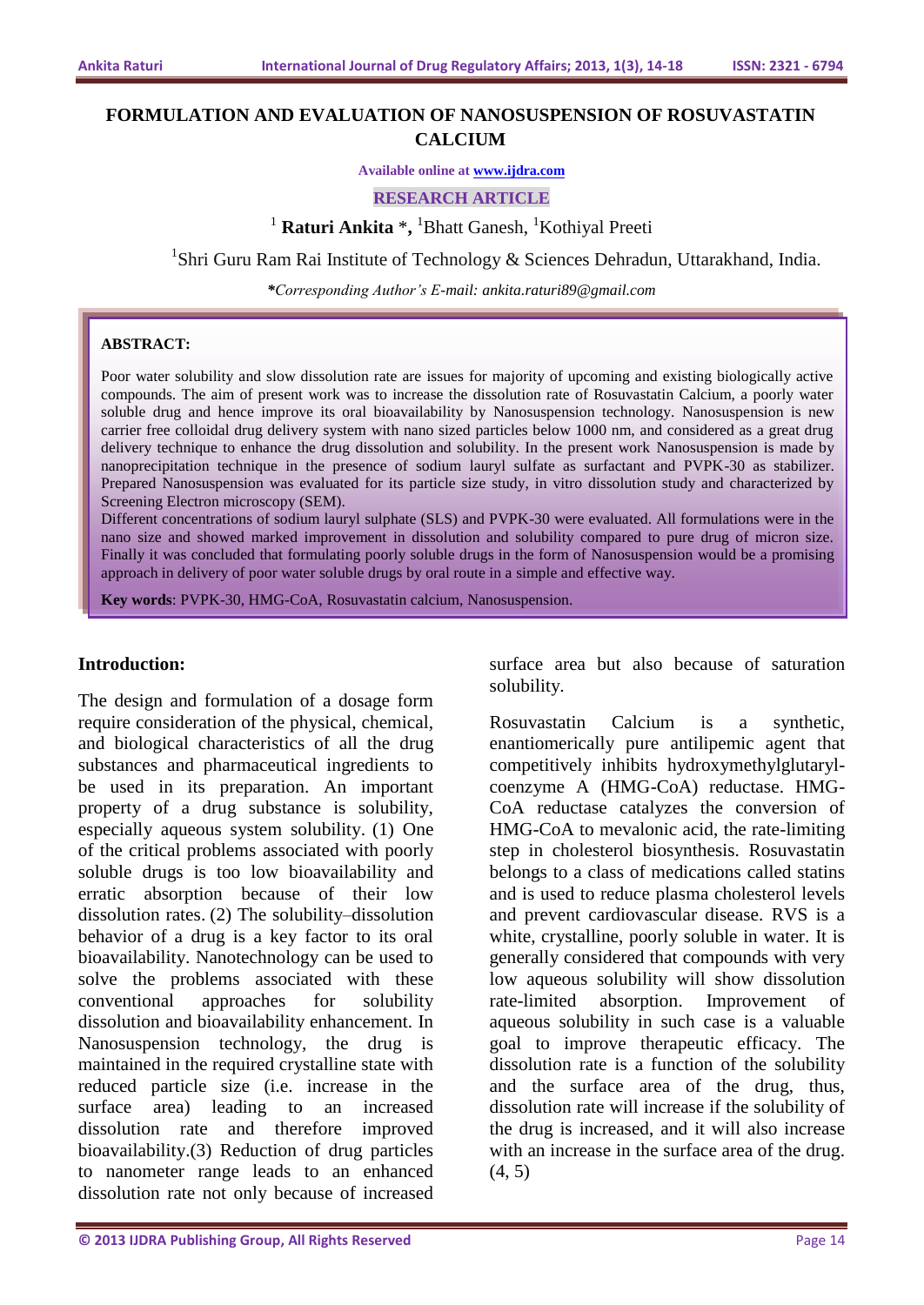In this present study, nanoprecipitation technique is used where a drug solution in a water miscible organic solvent is mixed with an aqueous solution containing a surfactant(s). Upon mixing, the supersaturated solution leads to nucleation and growth of drug particles, which may be stabilized by surfactants.  $(6)$ 

The aim of this work is to formulate the SMS Nanosuspension by nanoprecipitation method and enhance the dissolution rate .The optimize formulation was further characterize by Scanning Electron Microscopy (SEM).Dissolution study of Nanosuspension formulations was performed in distilled water. (7)

### **Materials and methods:**

Rosuvastatin Calcium was obtained from Ranbaxy laboratories, Poanta Sahib, H.P (IND). Polyvinyl pyrrolidine k-30, Sodium Lauryl Sulphate, Acetonitrile were received from Central Drug House Pvt. Ltd., New Delhi **Table 1. Formulation prepared**

(IND). All the materials used in this research study comply with the pharmaceutical and analytical standards, respectively.

### **Method of preparation:**

Eight formulation were prepared by Nanoprecipitation method. The drug is dissolved in suitable organic solvent acetonitrile in which the drug is soluble. This was poured into different amount of water containing different amount of PVPK-30 and SLS at maintained at room temperature and subsequently stirred on homogenizer to allow volatile solvents to evaporate. Addition of organic solvents by means of a syringe positioned with the needle directly into stabilizer containing water. Organic solvents were left to evaporate off under continuous stirring of the Nanosuspension at room temperature for 5 hours.

| <b>Ingredients</b>                    | <b>Formulation code</b> |       |       |                |      |                |              |                |
|---------------------------------------|-------------------------|-------|-------|----------------|------|----------------|--------------|----------------|
|                                       | F1                      | F2    | F3    | F <sub>4</sub> | F5   | F <sub>6</sub> | F7           | F <sub>8</sub> |
| Rosuvastatin(mg)                      | 10                      | 10    | 10    | 10             | 10   | 10             | 10           | 10             |
| $PVPK-30(mg)$                         | 20                      | 40    | 20    | 40             | 20   | 40             | 20           | 40             |
| <b>SLS</b>                            | 0.01                    | 0.01  | 0.02  | 0.02           | 0.01 | 0.01           | 0.02         | 0.02           |
| Acetonitrile(ml)                      | $\mathbf{1}$            | 1     | 1     | 1              | 1    | $\mathbf{1}$   | $\mathbf{1}$ | 1              |
| Water(ml)                             | 40                      | 40    | 40    | 40             | 10   | 10             | 10           | 10             |
| Organic<br>to<br><b>Aqueous ratio</b> | 0.025                   | 0.025 | 0.025 | 0.025          | 0.1  | 0.1            | 0.1          | 0.1            |

### **Evaluation parameters:**

The Nanosuspension was evaluated for various parameters:-

1. Content uniformity

2. pH

3. Particles size and shape

4. In-vitro drug release studies

### **Drug content uniformity**

10ml of each formulation was taken and dissolved in 10ml isotonic solution and kept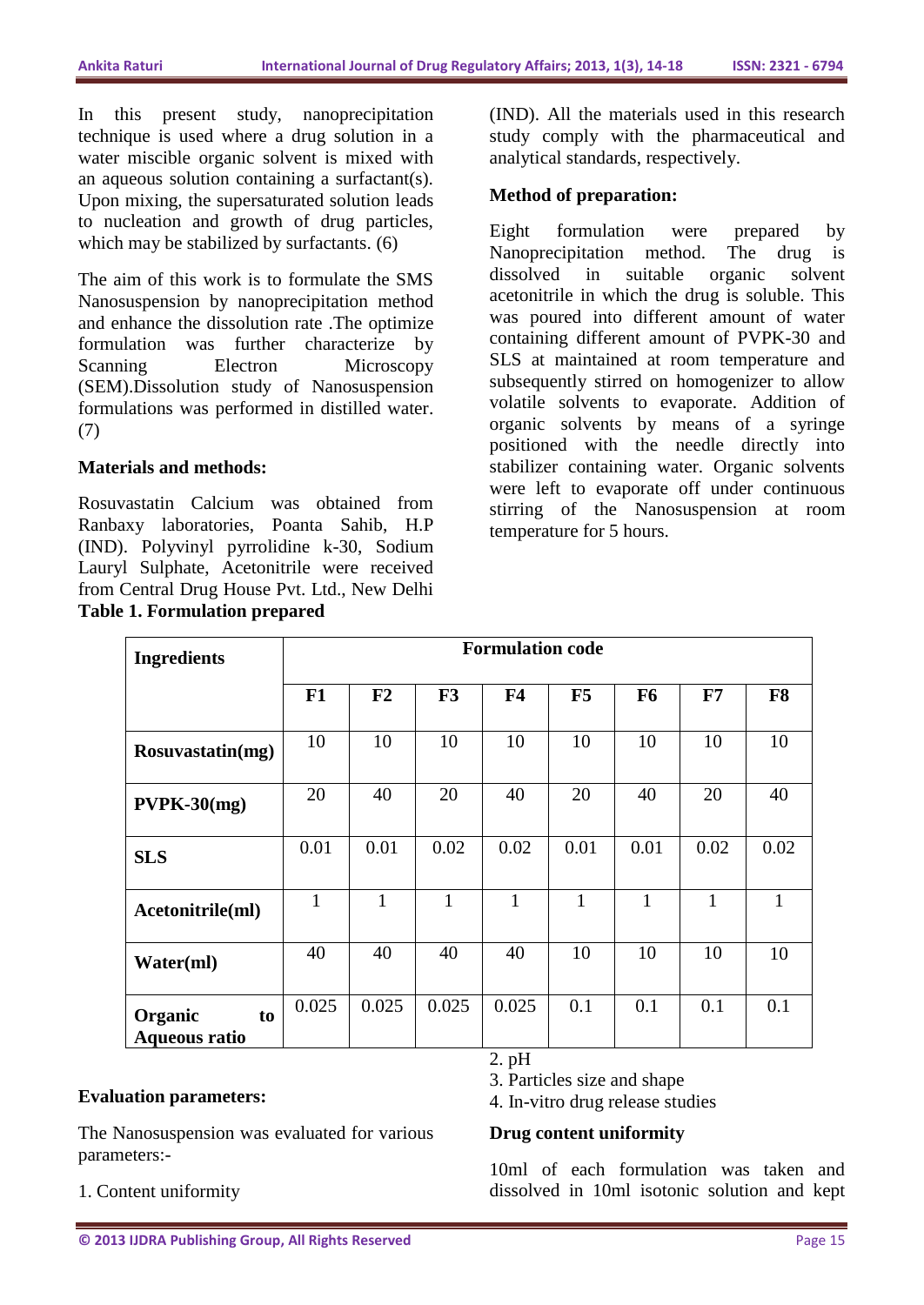overnight. 10 mg (similar as in formulation) of drug was taken and dilution was made to 10μg/ml. The dilutions were filtered and analyzed using UV for their content uniformity. The absorbance of the formulations were read using one cm cell in a UV-Vis spectrophotometer. The instrument was set at 245 nm. The drug content in each formulation was calculated based on the absorbance values of known standard solutions.

## **pH**

The pH values were measured at 25 °C using a pH digital meter at  $20 \pm 1$  °C. The formulation was brought in contact with the electrode of pH meter and equilibrated for 1 min. This method was done in triplicate and mean was calculated along with standard deviation.

### **Particle size and shape**

Particle size and shape of the formulated Nanosuspension was determined by using Scanning Electron Microscopy.

### **In-vitro drug release**

In-vitro drug release studies were performed in a dissolution apparatus using paddle method at rotation speed of 50 rpm. The volume and temperature of the dissolution medium were 900 ml and 37.0±0.2 °C, respectively. Samples were withdrawn at fixed times and were

filtered and assayed through ultraviolet absorbance determination at 245 nm using a Shimadzu UV-Visible spectrophotometer.

### **Result and Discussions:**

- **Drug content: -** The drug content of the formulated Nanosuspension was found in the range of 67 to 78% respectively.
- **pH Measurement:-** The pH of the Nanosuspension was obtained in the range of 7.2 to 7.4 for all the formulations. Thus, the polymer is suitable for Nanosuspension formulation.
- **Particle size and Surface morphology:-** The particle size of all the formulation was found in range of 450-850nm.(fig. A, B, C). The optimized formulation F4 has average particle size of 450nm. It was observed that all samples of particles were smooth, sub-spherical in shape and aggregated to form small clusters.
- **In-Vitro drug release:-** In-vitro drug release data from the Nanosuspension were carried out for 60 min and graphically represented as % CDR v/s Time profile (Figure 19 and 20). The release of Erythromycin stearate Nanosuspension of pure drug, F1 to F8 was found to be respectively 42.12%, 77.21%, 82.99%, 70.37%, 87.87%,

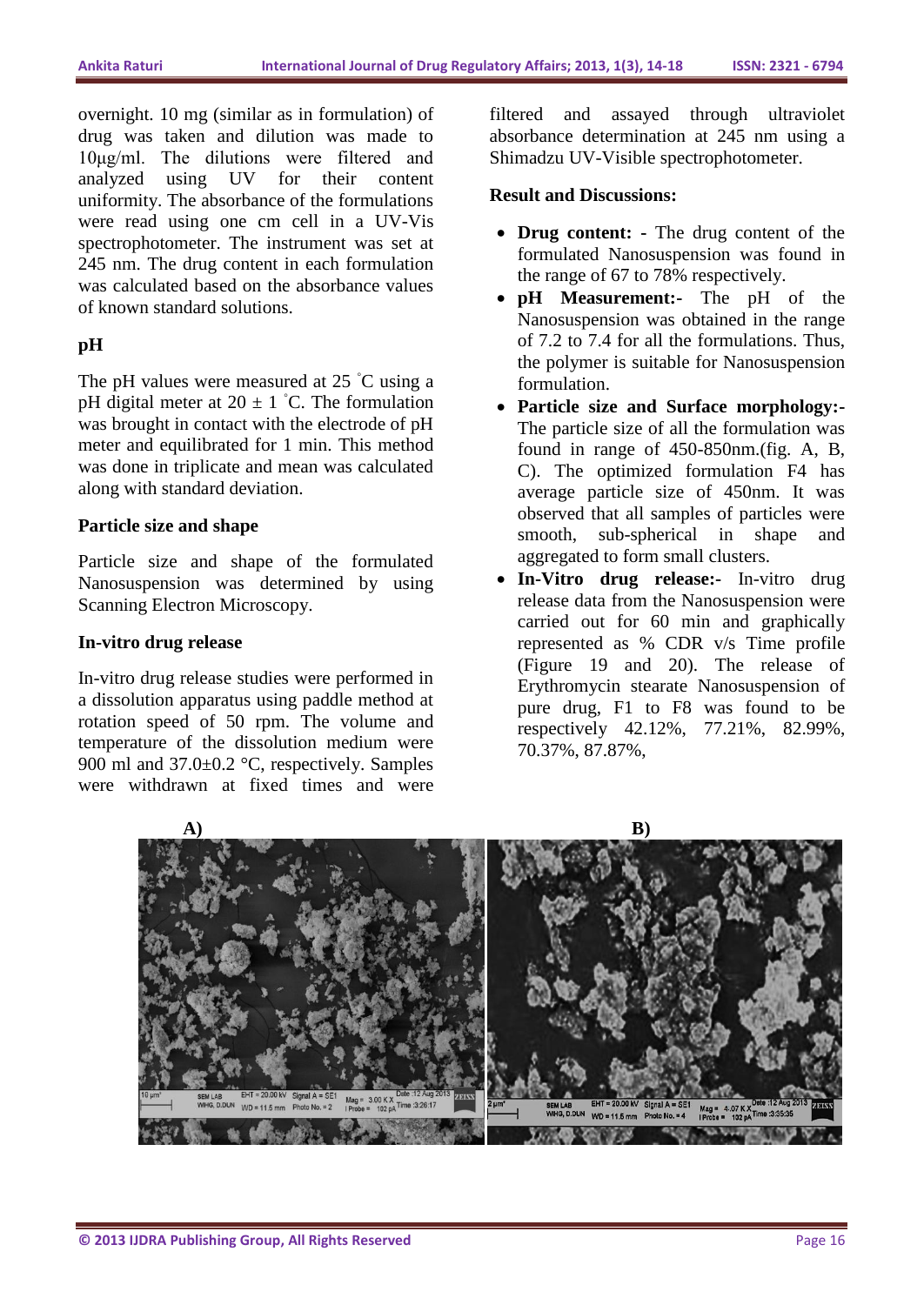**C)**



#### **SEM Images of Formulation F4**

 65.78%, 70%, 69.08%, 70.07% Thus from the above results it was found that as the particle size is decreased, drug release is increased. When the % CDR

v/s Time profiles of all 8 formulations were compared the rate of drug released from the formulation with pure drug was significantly increased. (Fig.1,2,3)



**Fig.1: In Vitro release plot of formulation F1-F4**